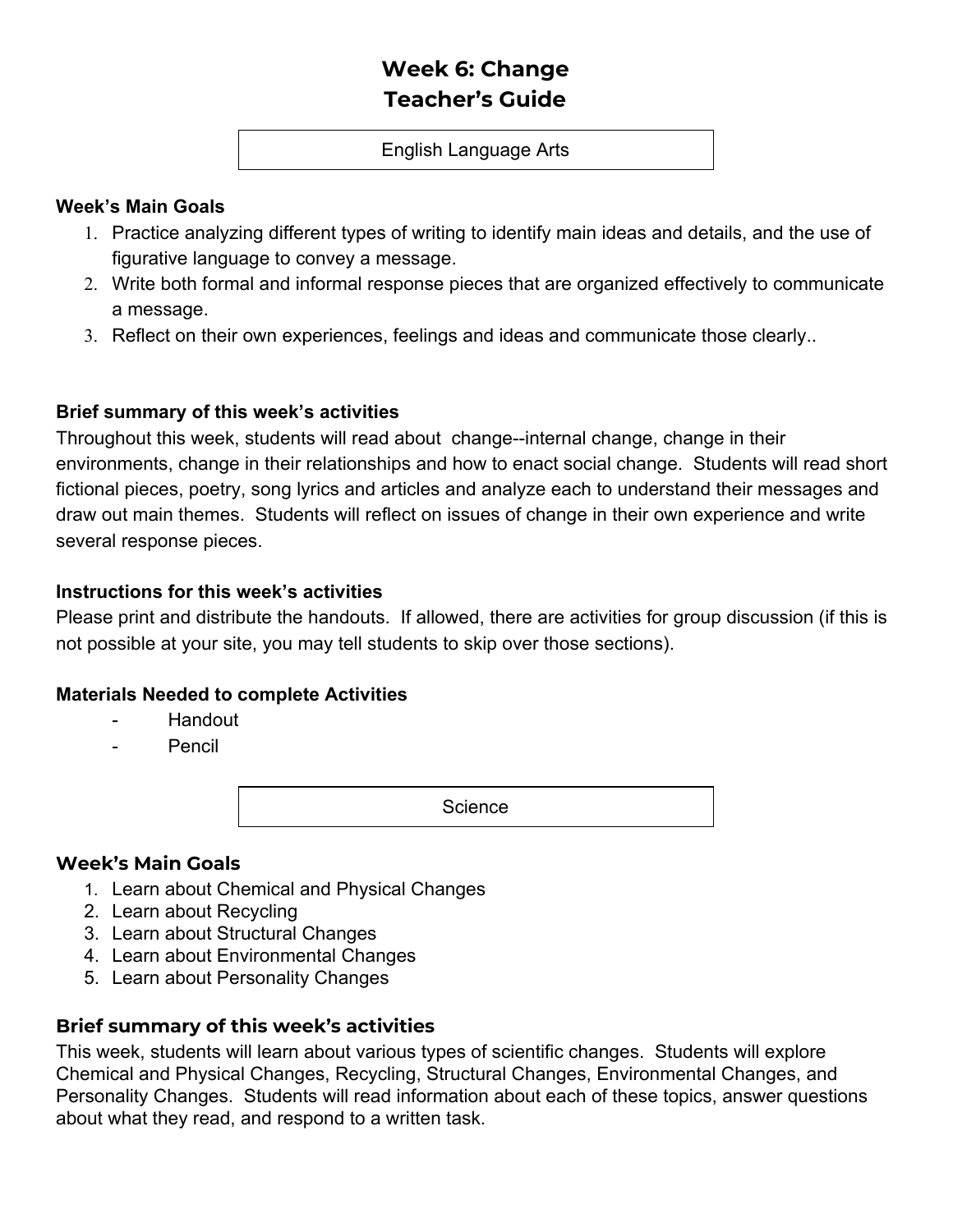# **Instructions for this week's activities**

Please print out the packet and distribute to students. If possible, students can discuss their written responses with the class.

## **Materials Needed to complete Activities**

- **Handouts**
- Pencils
- Colored pencils (if available)

Math

# **Week's Main Goals**

This week we are going to do a deep dive into percentages, since they really critical in understanding the 'math of change". We will look at a range of topics, with a focus on climate, the environment and pollution--and the role that people--as a group--and as individuals can play in confronting these challenges.

### **Brief summary of this week's activities**

This week we are focusing on change, primarily thru the lens of the environment. The lesson plan summary below provides the main themes for each day.

### **Instructions for this week's activities**

Most of these exercises are self-directed and should require adult support and supervision but not a lot of 'instruction."

### **Materials Needed to complete Activities**

- Paper
- **Pencils**
- Calculators if possible

Social Studies/Civics

#### **Week's Main Goals**

- 1. Students will understand how and why interpretations of history change over time
- 2. Students will explore examples of histories that have changed with time
- 3. Students will explore how histories are authored and shaped by the subjectivities of historians

### **Brief summary of this week's activities**

Throughout this week students will be introduced to historiography and the idea that history evolves over time due to changing interpretations. Students will explore 4 events in U.S. history and the different historical interpretations that have come about through studies of those events. Students will see that history can change based on who is telling the history.